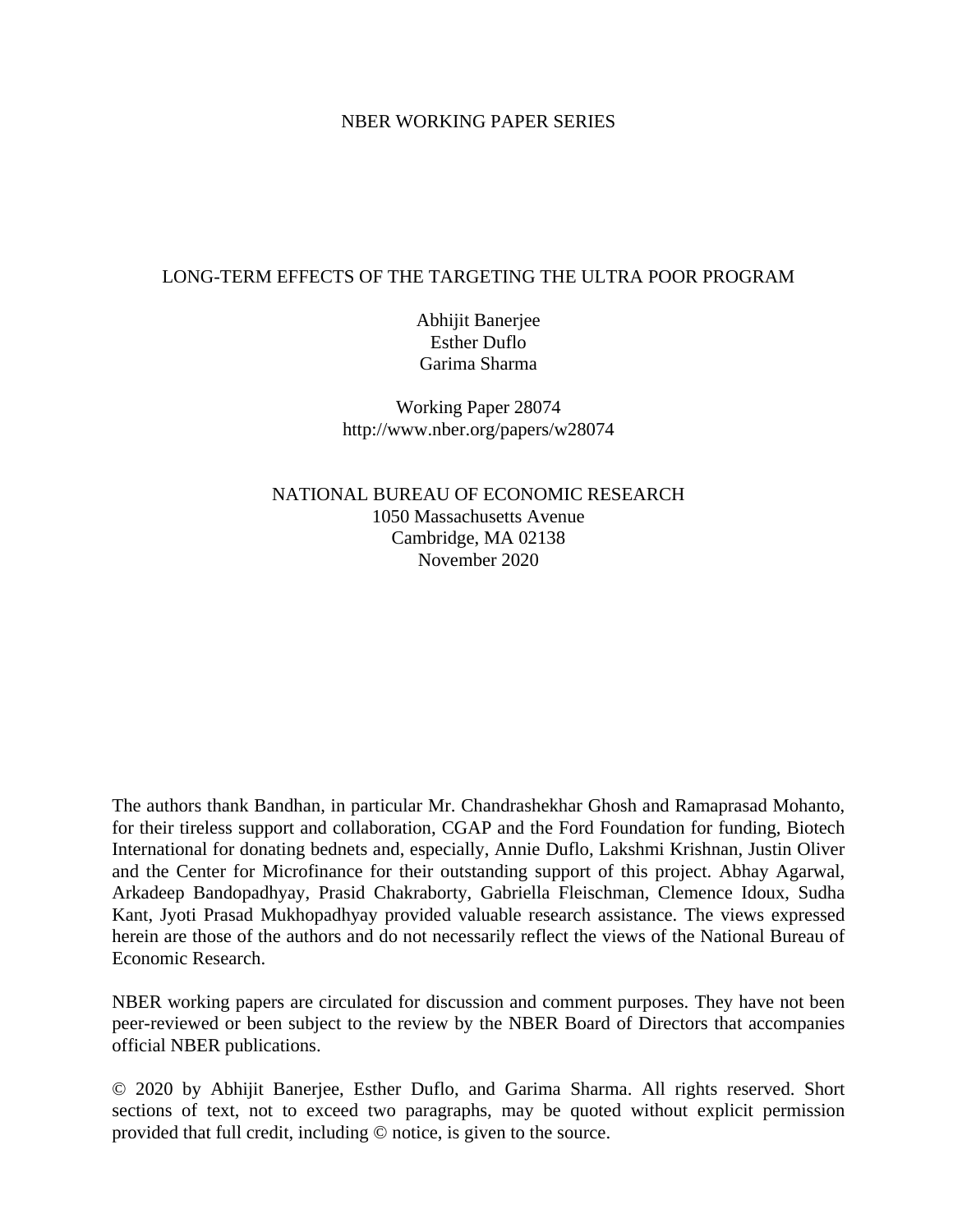Long-term Effects of the Targeting the Ultra Poor Program Abhijit Banerjee, Esther Duflo, and Garima Sharma NBER Working Paper No. 28074 November 2020 JEL No. I32,I38,O12,O15,O22

### **ABSTRACT**

This paper studies the long-run effects of a "big-push" program providing a large asset transfer to the poorest Indian households. In a randomized controlled trial that follows these households over 10 years, we find positive effects on consumption (1 SD), food security (0.1 SD), income (0.3 SD), and health (0.2 SD). These effects grow for the first seven years following the transfer and persist until year 10, consistent with the alleviation of a poverty trap. One main channel for persistence is that treated households take better advantage of opportunities to diversify into lucrative wage employment, especially through migration.

Abhijit Banerjee Department of Economics, E52-540 **MIT** 50 Memorial Drive Cambridge, MA 02142 and NBER banerjee@mit.edu

Esther Duflo Department of Economics, E52-544 MIT 50 Memorial Drive Cambridge, MA 02142 and NBER eduflo@mit.edu

Garima Sharma MIT 50 Memorial Drive Cambridge, MA 02142 gsharma@mit.edu

A data appendix is available at http://www.nber.org/data-appendix/w28074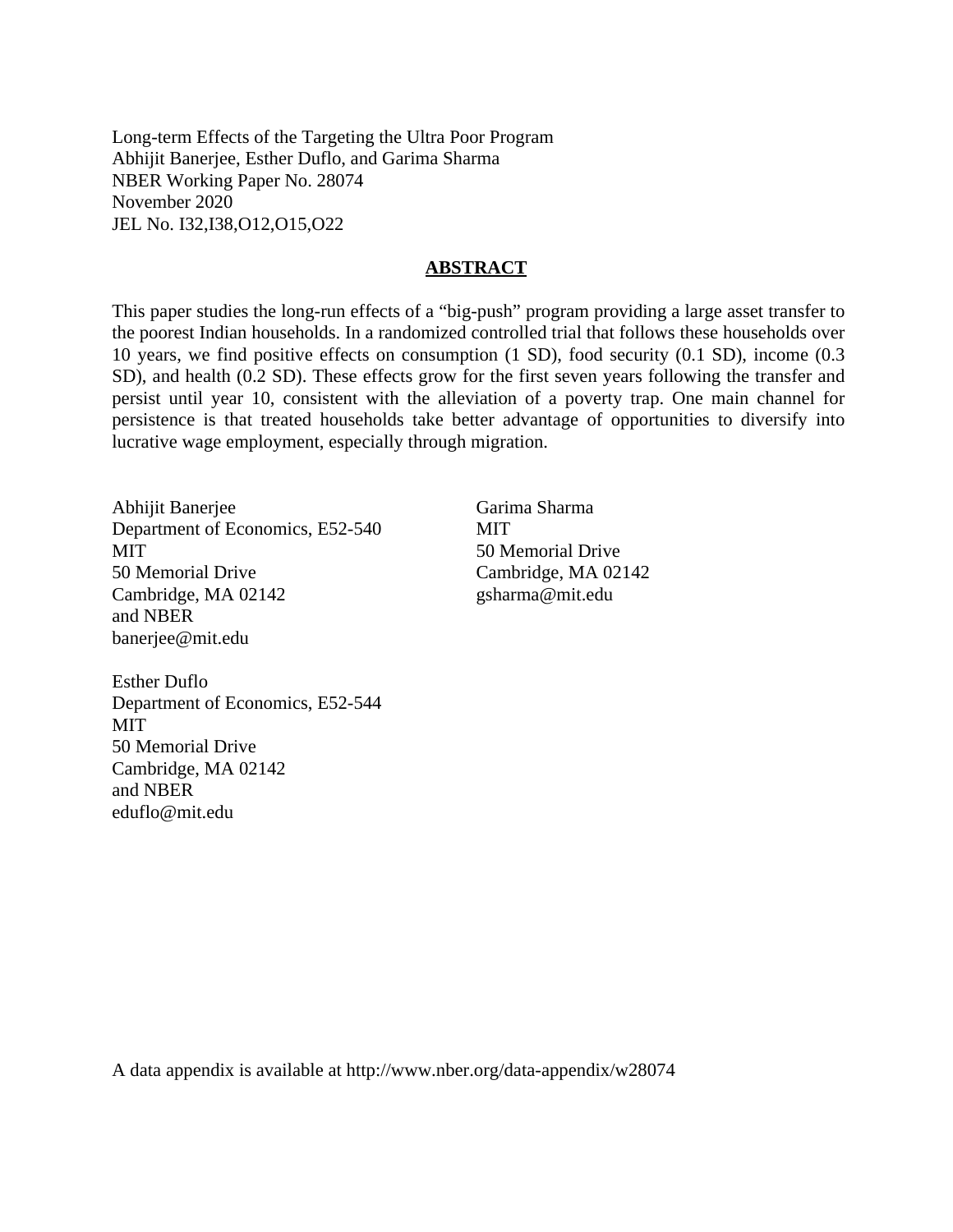## 1 Introduction

Development economics has long posited that the poor may be poor for no good reason other than the fact that they started poor (for some early work see, Leibenstein [1958], Dasgupta and Ray [1986], Banerjee and Newman [1993], Galor and Zeira [1993]). This is the idea of a poverty trap which has the implication that a one-time capital grant that makes very poor households significantly less poor ("big push") might set off a virtuous cycle that takes them out of poverty. Forty three countries now embrace some version of this idea and make large transfers to over 3.1 million of their poorest households<sup>1</sup>. This paper asks and answers two basic questions pertaining to the efficacy of big push approaches.

First, do big push programs actually have long-run impacts on poverty? We answer this question through a 10-year-long randomized evaluation of the Targeting the Ultra Poor (TUP) program in West Bengal, India. Pioneered by BRAC in Bangladesh, the intervention employs a multi-faceted approach, offering poor households an asset transfer, consumption support, and training in the hopes of unlocking a poverty trap. Observing households over time is key to establishing the existence (or the lack thereof) of a poverty *trap*, because it tells us whether households would have escaped poverty on their own over many years via regular earnings and savings, or be aided by larger, macroeconomic tides that "raise all boats". Control group households provide this counterfactual in our setting.

While short and medium-run evaluations across a number of contexts find large and positive treatment effects of the TUP program on poor households' economic wellbeing, including on measures of net worth, income, consumption, and health (Banerjee et al. [2015], Bandiera et al. [2017], Bedoya et al. [2019], Balboni et al. [2020]), evidence of long-term impact remains scarce. We complement this existing work with evidence from a 10-year evaluation.

Our results show that the TUP program's positive effects on measures of economic wellbeing (consumption, wealth, health, income) among treated households at first grow until 7 years following the asset transfer, and remain persistently higher than the control group even 10 years later. To give a sense of magnitudes, their per capita consumption is 1 standard deviation higher than the control group at both year 7 & 10, and income is 0.3 standard deviations higher. This temporal pattern of growing effects followed by persistence is consistent with the alleviation of a poverty trap and the graduation of treated households towards a higher steady state.

Second, what are the actual channels through which the effect of a one-time shock persists? This is the subject of much theoretical work (see for example, Dasgupta and Ray [1986], Banerjee and Newman [1993], Galor and Zeira [1993], Banerjee [2000] among others). These papers emphasize the idea that poor households are unable to reach the threshold level of investment at which productivity rises steeply, either because they cannot raise or save enough capital or because they are unwilling to absorb the accompanying increase in risk. The capital grant pushes them over that threshold, and as a result their income goes up sharply allowing them to sustain the new higher level of investment. A more recent literature emphasizes psychological factors; becoming wealthier makes households more optimistic about the future and therefore more willing to save and/or put in effort (Banerjee and Mullainathan [2010], Genicot and Ray [2017]) or more able to focus and take good decisions (Mullainathan and Shafir [2013]).

These models conceptualize the effect of the "big push" as a one-time shift to a different mode of production. Our data, on the other hand, suggests a more complex dynamic response: initially (i.e at 18 months) these TUP beneficiaries are mainly richer because they have the asset that was transferred (mainly livestock). At 3 years they have diversified into new businesses in addition to the livestock and have significantly more

<sup>1</sup>Partnership for Economic Inclusion "State of the Sector" report, 2018.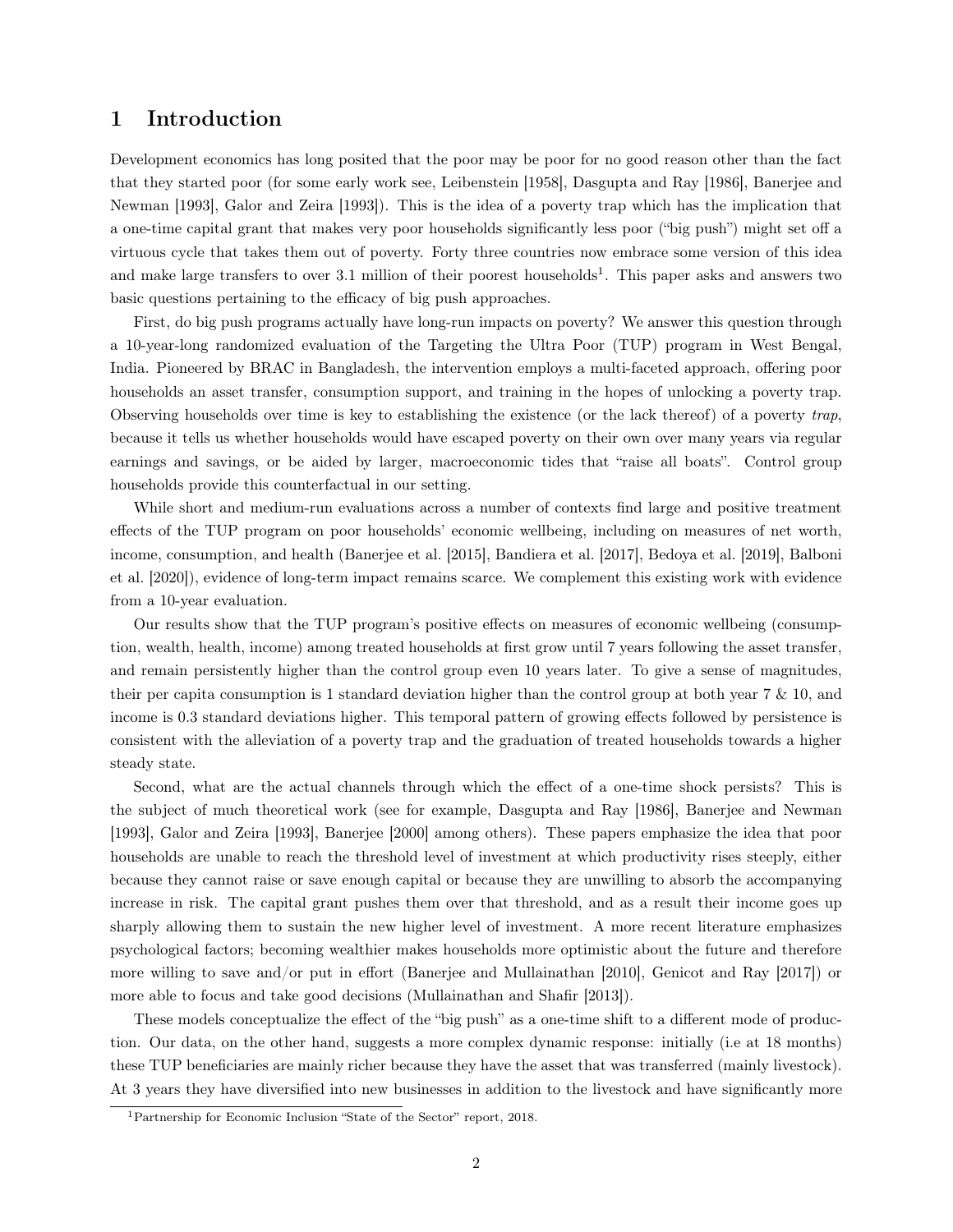earnings from non-farm micro-enterprises than the control group. This divergence gets even more amplified by year 7, when the non-farm micro-enterprise earnings in treatment is nearly twice that in control. However we also see the emergence of a third major source of divergence and that is wage income. There is no treatment effect on wage earnings at 18 months or 3 years, but by year 7 the gap between treatment and control is the same order of magnitude as the effect on non-farm micro-enterprises and twice the impact on livestock earnings. This seems to be almost entirely driven by a difference in the earnings of migrants from the family between treatment and control households.

By year ten, we see another shift. The treatment effect on non-farm micro-enterprises attenuates relative to year 7, but the effect on wage earnings is still large and the effect on remittances are even larger than in year 7. In other words, the household is increasingly specialized in labor earnings.

These multiple shifts are not *per se* inconsistent with the theory since the idea of the production technology in these models is sufficiently abstract to accomodate doing different things at different points of time. However it does provide a quite different perspective on what is going on. The first transition, from livestock to non-farm micro-enterprises may not be particularly surprising, since the households were not given much choice on what assets they can get from the program and they can use the earnings from the livestock to fund a move towards what they see as a better opportunity. The shift towards more labor earnings demands more of an explanation since in many models (e.g. Banerjee and Newman [1993]) the labor market is seen as the alternative that can be accessed even by those who have no capital. However migration often requires an upfront investment (Bryan et al. [2014]) and it is possible that treatment households are better placed to pay for that.

This last observation has another important implication: while it is of course true that a macro shock that creates new opportunities for everyone can eliminate a poverty trap and therefore make a TUP-like intervention unecessary, it is also possible that the intervention made it easier to take advantage of new opportunities. This kind of macro shift seems to have transpired in our setting; in the control group wage earnings go up by a factor of 3 between the first endline (at 18 months) and the last (at 10 years), probably because of a combination of growth in India and a demographic shift, coming from the fact that the children of the women who were selected for the study are now old enough to enter the labor market. However the treatment group is better able to take advantage of these new opportunities–for one, compared to the control group, members of treated families are less likely to migrate to the nearest big city, Kolkata, as against to urban centers further away<sup>2</sup>, and they migrate for longer.

As already noted, this could be because they have more access to capital and migrating (especially migrating far) is expensive. Or it could be that they are better informed or more confident as a result of the headstart they receive (Banerjee et al. [2020] makes the case that the TUP intervention in Ghana raises labor supply through such psychological mechanisms). Whatever the explanation, the important insight is that an intervention like TUP might empower beneficiaries to take better advantage of whatever new opportunities arise over time and for that reason, positive macroeconomic shifts may be complementary to a big push intervention rather than a substitute.

This paper is most closely related to a small number of recent papers studying whether a one-time positive shock has long term impact on the lives of the poor. The closest is perhaps Blattman et al. [2020] who find that a big push intervention in Uganda has a large impact 4 years after the intervention which disappears by year 9, as the control group catches up with the treated group due to opportunities for wage employment. Bandiera et al. [2017] study TUP in Bangladesh and find a positive impact 7 years after the intervention, using

<sup>2</sup>Delhi is the most common urban destination for out-of-state migrants from Bengal Economic Survey [2018].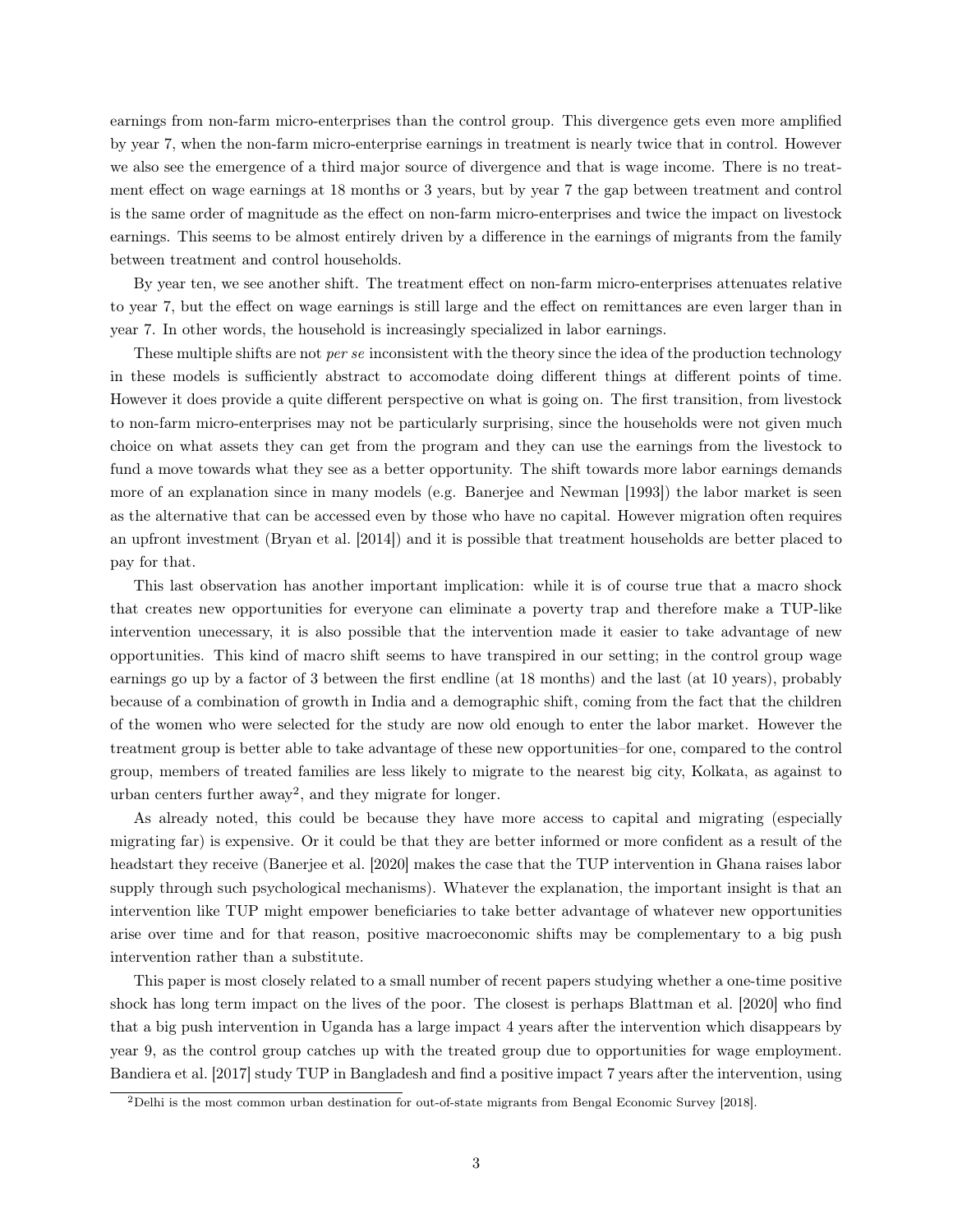a combination of experimental and non-experimental methods to deal with the fact that the control group was treated in year 4. Balboni et al. [2020] studies the same program and argues, based on a combination of theory, descriptive data, and the experimental results from years 1 to 4, that the intervention liberates some of the beneficiaries from a poverty trap.

# 2 Experimental Design and Data

The NGO Bandhan ran the TUP program in West Bengal starting in 2007. The poorest households were identified in two steps. First, residents across 120 village hamlets ranked households into five wealth quintiles. Among households ranked in the bottom quintile Bandhan then verified eligibility per seven criteria: (i) presence of an able-bodied female member (to manage the asset), (ii) no credit access, (iii) landholding below 0.2 acres, (iv) no ownership of productive assets, (v) no able-bodied male member, (vi) presence of school-aged children who are working instead of attending school, and (vii) primary source of income being informal labor or begging. Households had to meet the first two and at least three of the remaining five criteria in order to be eligible for the TUP intervention. In total, nine hundred ninety one (991) households were deemed eligible. Roughly half of these (525) were randomly assigned to receive the intervention, with stratification at the hamlet level.

Households in the treatment group chose a productive asset from a menu of options (2 cows, 4 goats, 1 cow and 2 goats, etc). In addition to the asset they received weekly consumption support for 30-40 weeks<sup>3</sup>, access to savings, and weekly visits from Bandhan staff over a span of 18 months. These visits were designed to deliver training on generating income from the chosen asset, life skills coaching, and health information. Bandhan had no contact with beneficiary households starting 18 months after the asset transfer<sup>4</sup>.

To collect information on baseline household characteristics the research team administered a survey prior to the distribution of assets in 2007-2008, recording household demographics, consumption, food security, asset ownership, income, income sources, financial inclusion, adult time use, and physical and mental wellbeing. Online Appendix Table 1 confirms balance between treated and control households on baseline characteristics. Treated households had on average 3.9 members, including 1.6 children under 14 years old. They had monthly per capita consumption of \$35 (2007 USD PPP) and owned less than 0.1 acres of land. The median TUP recipient was a female aged 44 years old in 2007.

We track economic and health outcomes for treated and control households through four subsequent survey waves administered at 18 months, 3 years, 7 years, and 10 years following the transfer of productive assets. These surveys capture the same information as described above. Importantly, to study if constraints are alleviated inter-generationally, we track economic outcomes (income sources, migration, remittances) for all household members and not just the TUP recipient. All program activities had ceased by the first endline survey. Of 991 original households, 83% are tracked across all four survey waves. Online Appendix Table 2 shows that attrition is not systematically different between treated and control households.

<sup>&</sup>lt;sup>3</sup>The exact duration was 30 weeks for households receiving goats and 40 weeks for households receiving cows. The allowance of Rs.90/week (\$7.6 in 2007 USD PPP) was meant to aid subsistence.

<sup>4</sup>Unless they became microfinance clients, which was rare.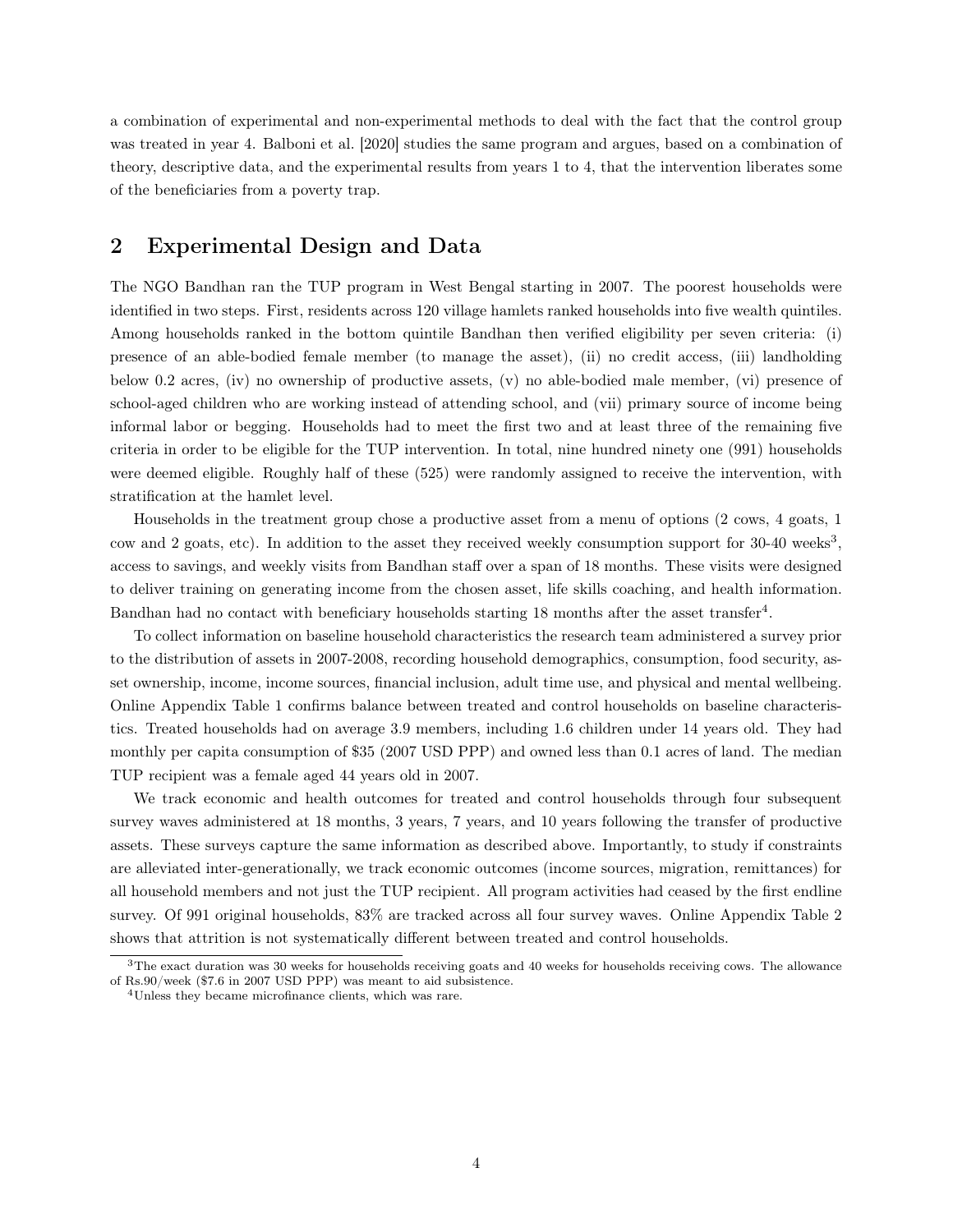## 3 Results

### 3.1 Long-term effects of the TUP program

#### 3.1.1 Empirical Strategy

First, we consider how the TUP intervention affects households' economic wellbeing over time. Our results estimate TUP's causal effects on five economic indices capturing household wealth, per capita consumption, food security, financial inclusion, and income and revenues at the time of each of the four survey waves. These indices are constructed using the same methodology as in Banerjee et al. [2015], which studied the TUP's impact 3 years post the delivery of assets. Here we extend the timeframe to span 10 years post the asset transfer.

All indices are created by first constructing z-scores (i.e. subtracting the baseline mean and dividing by the baseline standard deviation) for each variable and then averaging over all variables that comprise the index. Results are reported in units of baseline standard deviations. One exception is the income and revenue index, for which we do not have baseline information about some sub-components; it is therefore standardized to the control mean and results are reported in units of control group standard deviation. The variables used in the construction of each index are described in detail in the following section.

Since the program was randomly assigned, the following regression specification can estimate causal average treatment effects.

$$
Y_{iht} = \alpha_1 + \beta_1 Treat_i + \kappa_1 Y_{ihbaseline} + \gamma_{1h} + \epsilon_{iht}
$$
\n<sup>(1)</sup>

*Yiht* is the outcome of interest for household *i* residing in hamlet *h* during survey wave *t*. The coefficient  $\beta_1$  on an indicator for treatment  $Treat_i$  provides the average treatment effect of the program on studied outcomes. Since treatment was stratified by hamlet, all specifications include hamlet fixed-effects  $(\gamma_{1h})$ . The specification controls for the baseline value of the outcome (*Yihbaseline*) and reports heteroskedasticity-robust standard errors.

Next, we turn to the program's effects on individual-level outcomes, including an index of physical health, mental health, and productive time use of adult members. The physical and mental health indices are constructed in a manner analogous to that for household level variables; productive time is measured in minutes. The following regression specification estimates the ATE:

$$
Y_{piht} = \alpha_2 + \beta_2 Treat_i + \kappa_2 Y_{pihbaseline} + \gamma_{2h} + \epsilon_{piht}
$$
\n<sup>(2)</sup>

 $\beta_2$  is the coefficient of interest. All variables are as above. *p* indexes a person in household *i*. Standard errors are clustered by household.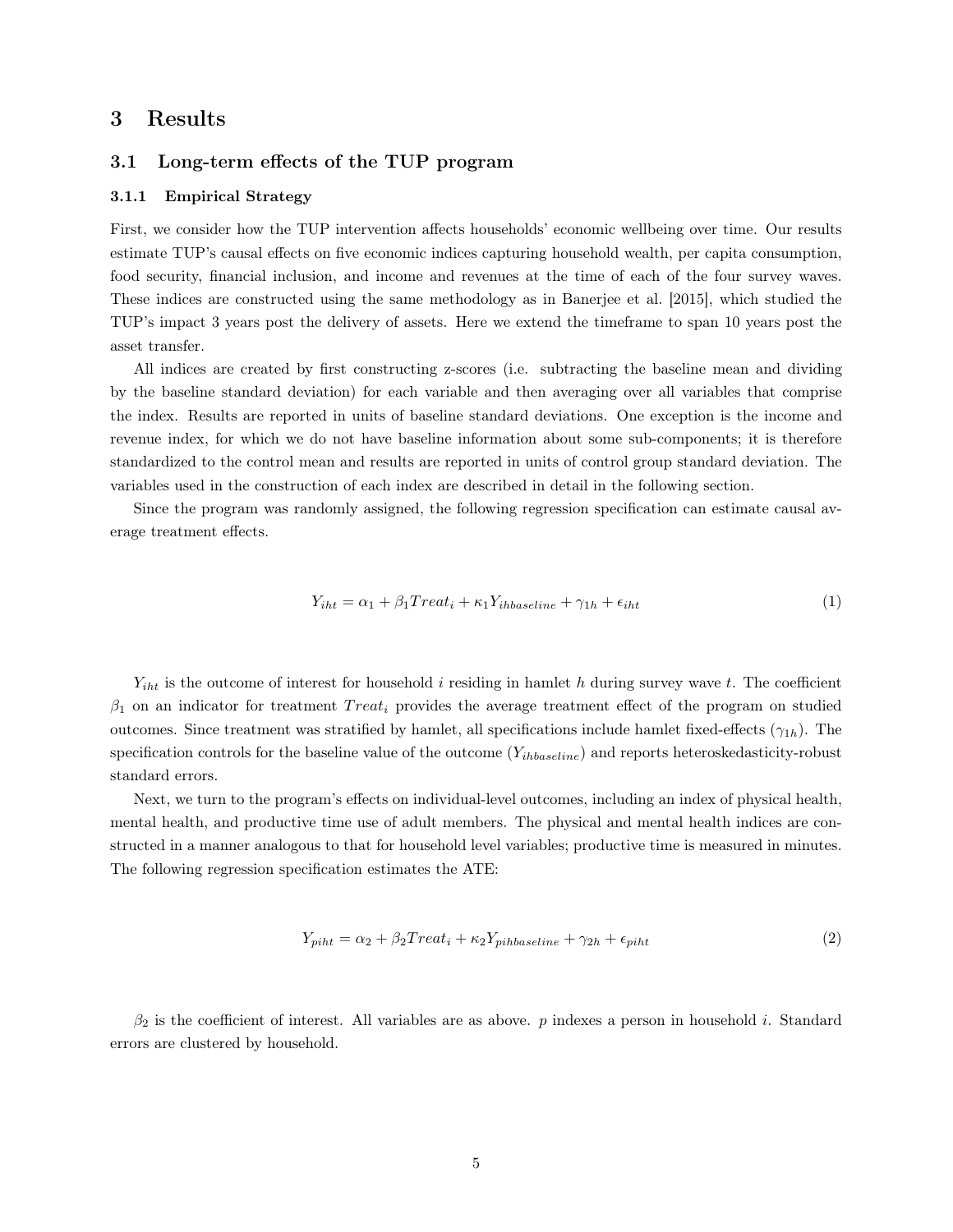#### 3.1.2 Results: growing positive effects until year 7, persistence between years 7 and 10

### Household outcomes

Table 1 reports the TUP program's effects on households' economic wellbeing. The program had large, positive, and growing effects on wealth, income, consumption, and food security over the first seven years following the asset transfer. The effects on consumption, income, and food security persist even ten years later.

The asset index in Column 1 is constructed using principal component analysis aggregating ownership of livestock, other productive assets (e.g. bicycle or sewing machine), and durable household items (e.g. TV, refrigerator). Treated households have 0.2 SD higher asset ownership than the control group at 18 months  $(p < 0.05)$ , and 0.4 SD higher asset ownership at 3 years  $(p < 0.01)$ . This effect grows to 0.8 SD by 7 years (*p <* 0*.*01). Columns 2-3 disaggregate these effects into those on livestock/other productive assets and household durables, finding a similar pattern of growing effects over the first 7 years of the program.

Treatment effects on assets at year 10 continue to be positive (0.35 SD), but smaller than in year 7. This is largely attributable to treated households diversifying out of livestock and non-farm micro-enterprises and into labor income. We document the magnitude and importance of these changes in the following section.

Per capita consumption in Column 4 is constructed using a detailed consumption module asking about households' food, non-food and durable purchases. It rises among treated households for the first 7 years following asset transfer, being 0.3 SD higher than the control group at 18 months and 3 years (*p <* 0*.*01) and 1.1 SD higher at 7 years. It remains persistently higher by 1 SD at 10 years (*p <* 0*.*01).

The food security index in Column 5 aggregates whether everyone in the household gets enough food every day, whether it is not the case that any adult skipped a meal in the last year, that no household member went without food for a day, no children skipped meals, and everyone in the household regularly ate 2 meals a day. Treated households are 0.2 SD more food secure than the control group by 18 months and 0.25 SD by year 3 (*p <* 0*.*01). This effect grows to 0.4 SD by year 7 and remains at 0.13 SD by year 10 (*p <* 0*.*05). Table 3 disaggregates treatment effects on consumption and food security into individual components, finding similar patterns of growth and persistence by year 7 and 10 respectively.

To assess the program's impact on income and revenues, the index in Column 6 aggregates measures of income from livestock ownership, micro-enterprise, and other self and wage employment activities of household members. Treated households earn 0.1 SD more than the control group by 18 months and 0.2 SD by year 3  $(p < 0.05)$ . This effect grows to 0.3 SD by year 7 and persists at the same level until year 10  $(p < 0.01)$ .

Finally, we explore the program's effect on an index of financial inclusion by aggregating monthly loans and savings in Column 7. While the point estimates are positive and economically meaningful in size (0.12 SD), they are statistically indistinguishable from zero.

#### Individual outcomes

We next turn to the TUP program's effects on adult household members' physical health, mental health, and productive work. We find a pattern of growing effects until year 7 followed by persistence until year 10, similar to household level outcomes. Table 2 reports results.

The physical health index in Column 1 combines measures of individuals' perceived health, whether the individual missed a day of work in the past month due to poor health, and an activities of daily living score. Physical health of treated household members is 0.06 SD higher by 18 months (*p <* 0*.*05); this effect grows to 0.13 SD by year 7 and 0.2 SD by year 10  $(p < 0.01)$ .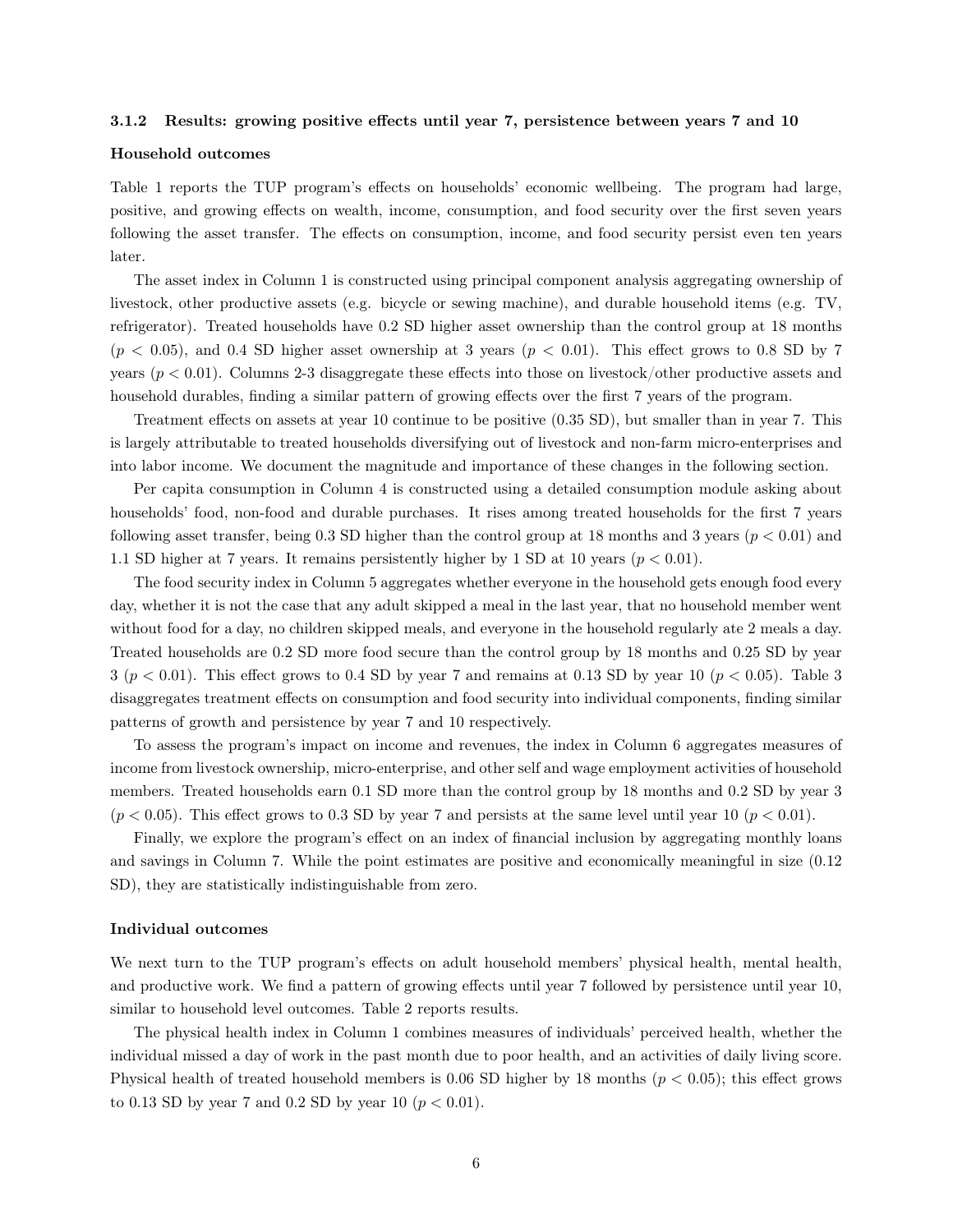The mental health index in Column 2 aggregates measures of life satisfaction, feelings of sadness, and periods of worry. It improves by 0.1 SD for treated households by 18 months, growing to 0.25 SD by year 7 and remaining at this level until year 10 ( $p < 0.01$ ).

The stress index in Column 3 aggregates lack of nervousness, restlessness, and hopelessness in the past month. It improves by 0.08 SD at 18 months, growing to 0.2 SD by year 7, and remaining at this level until year 10 ( $p < 0.01$ ).

Adults in treated households also spend more time on productive activities (Column 4): on average 60 more minutes by 18 months, 21 more minutes by year 3, 34 more minutes by year 7, and 30 more minutes by year 10 ( $p < 0.01$ ).

We find no effect on political involvement (Column 5).

#### Summary

In sum, the TUP program has large and positive effects on a battery of measures of household and adult economic wellbeing and health over the long-run, even 10 years after the asset is transferred. These positive effects at first grow over time until about 7 years following the start of the program and then remain stable between years 7 and 10. Such growth followed by long-run persistence would be consistent with the alleviation of a poverty trap: households receiving the asset transfer and accompanying consumption and savings support are able to sustain and grow investment, earnings, consumption, and health over time. They eventually reach what appears to be a better steady state. These results are consistent with the insight in Balboni et al. [2020] that there would be persistence when a TUP-like program alleviates a poverty trap, but different from the finding in Blattman et al. [2020], who evaluate a different cash-transfer-only program and find that gains among treated individuals are wiped by the progress in the control group.

### 3.2 Channels of persistence

#### 3.2.1 Diversification in household activities

To explore the forces underlying TUP households' transition to what appears to be a better equilibrium, we document changes in the composition of their economic activities and income. This approach is motivated by a generation of poverty trap models that conceptualize the effect of the "big push" as a one-time shift to a different mode of production (e.g. Dasgupta and Ray [1986], Banerjee and Newman [1993]).

Table 4 decomposes treatment effects on household income into those attributable to revenue from livestock, micro-enterprise and self-employment, and wages. Income is reported in 2013 USD corrected for purchasing power parity. Three clear and distinct patterns emerge regarding the relative importance of each source over time.

First, TUP households are initially able to leverage transferred livestock to earn higher income than the control group. Monthly livestock revenue among the treated is \$10 and \$8 higher than control at 18 months and 3 years following the transfer (Column 1). This pattern continues through to year 7, when they earn \$27 more livestock revenue than control  $(p < 0.01)$ . The finding of higher livestock income even 7 years following the asset transfer is consistent with Bandiera et al. [2017], who find something similar in Bangladesh. However, the difference in livestock earnings between treated and control groups falls to \$17 by year 10 and the main source of earnings gains shifts away from livestock.

Second, treatment households relative to control households show increased diversification into non-farm micro-enterprises. Net earnings from these enterprises are constructed by subtracting costs from revenues in a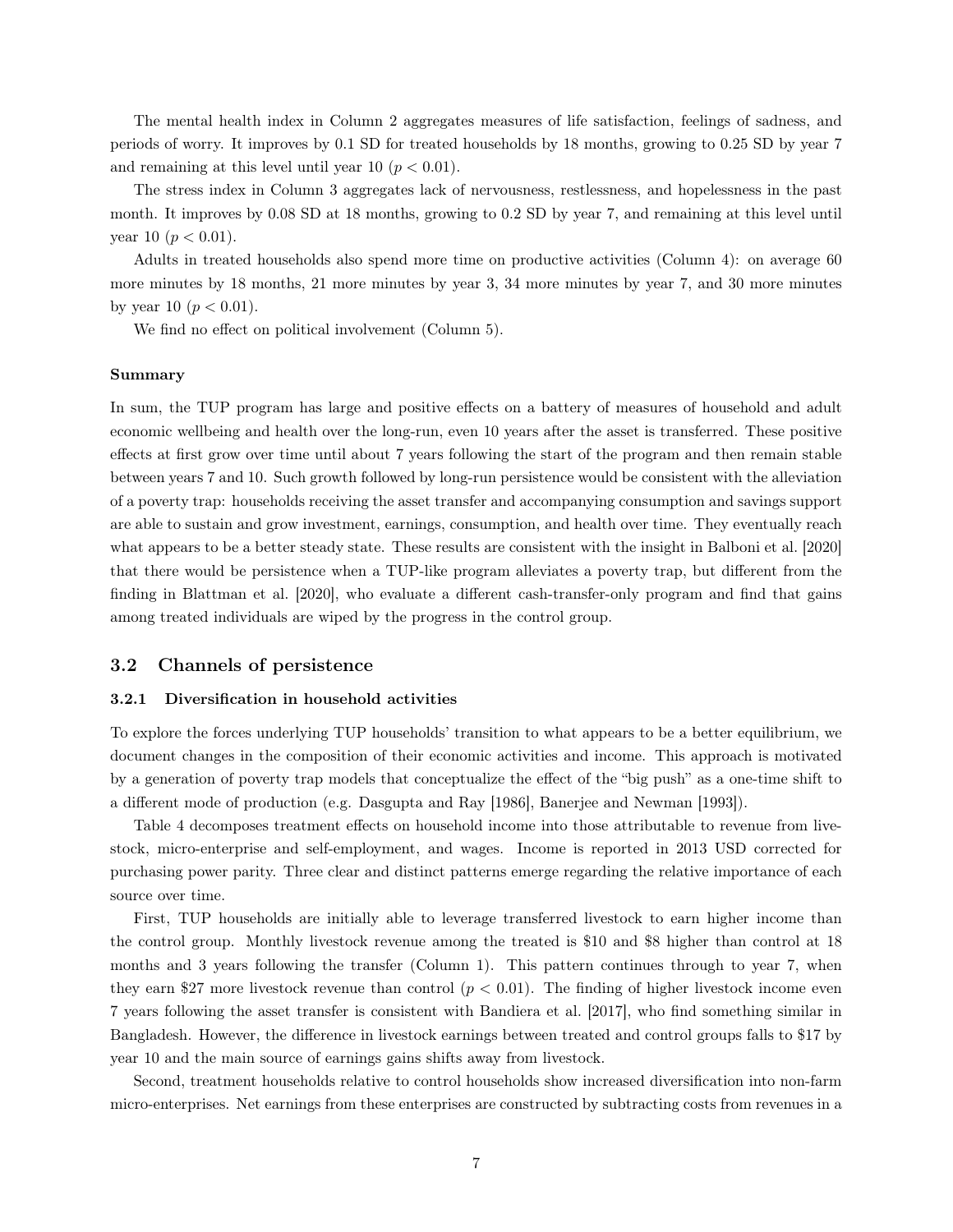detailed survey module on household business operations. Column 2 shows that by year 3 treated households earn \$11 more from non-farm micro-enterprises than their counterparts in control (*p <* 0*.*01). This effect is amplified by year 7, with treated households having \$56 greater business earnings than the control group (*p <* 0*.*01). Treated households' businesses earnings are twice the size of the control group at this time and the treatment effect size is twice that on livestock revenue, highlighting the importance of diversification in sustaining greater earnings for TUP households over time. However, this effect declines by year 10, paving way for a new occupational shift into wage income.

Columns 3 and 4 report on an alternate but related measure–self-employment earnings, which is the total of individual members' earnings from various economic activities reported in the household roster. Column 3 sums over all possible self-employment activities, while Column 4 excludes earnings from household-operated livestock and business operations (other forms of self-employment include fishing, horticulture, etc.) Observed patterns are broadly consistent with the above-described trend, i.e. that the impact on self-employment earnings are initially low (at 18 months), grow to \$108 (including livestock, business) and \$21 (excluding livestock, agri business etc.) by year 7 (*p <* 0*.*01), and then fall marginally between years 7 and 10.

Third, the other main source of income diversification is wage employment. Columns 5-7 track treatment effects over time. Wages comprise the sum of household members' earnings from agricultural labor, casual labor, and salaried employment. They sum over individual members' locally earned monthly wages, and x times the remittances they send back as migrant workers. We ask the total annual remittance sent back and divide by twelve to get the monthly value. We vary x to reflect different ssumptions about the share of a migrant's earnings that are remitted back to a household:  $100\%$  remitted (x=1) (Column 5) or 30% remitted  $(x=10/3)$  (Column 6). As an alternative we assume that they make the average amount they say they make in a typical month (Column 7), ignoring the fact that this combines months where they are in the village and months when they are not.

A consistent pattern emerges, robust across assumptions. Monthly wage income of treated households (including remittances) is at first no higher than that of the control group at 18 months or 3 years. By year 7, however, it grows to between \$76-89 ( $p < 0.01$ ), which is the same order of magnitude as non-farm micro-enterprise income. The magnitude of these gains remains high also in year 10. Column 8 shows that about a third of the effect over the long-run (year 10) is driven by remittances sent back by migrant workers from treated households. The finding of diversifying into higher-paying wage employment is distinct from Bandiera et al. [2017], who find in Bangladesh that the TUP program enables households to transition away from low-wage casual employment to higher earning livestock activities. Similarly, Crépon et al. [2015] find that microcredit spurs substitution away from casual wage employment and into self-employment. One possible explanation is that wage employment, especially among migrants, in our context is higher paying than self-employment while casual wage employment in Bangladesh or Morocco is not. Indeed, the average migrant has twelve times the earnings of a non-migrant earning household member typically engaged in self-employment activities.

Taken together, earnings patterns reflect a changing composition of economic activities for the treated group. The program at first enables them to increase their incomes through the transferred assets. Over the long-run treated households are able to translate these early gains into greater income from more lucrative opportunities for micro-business and, especially, wage employment.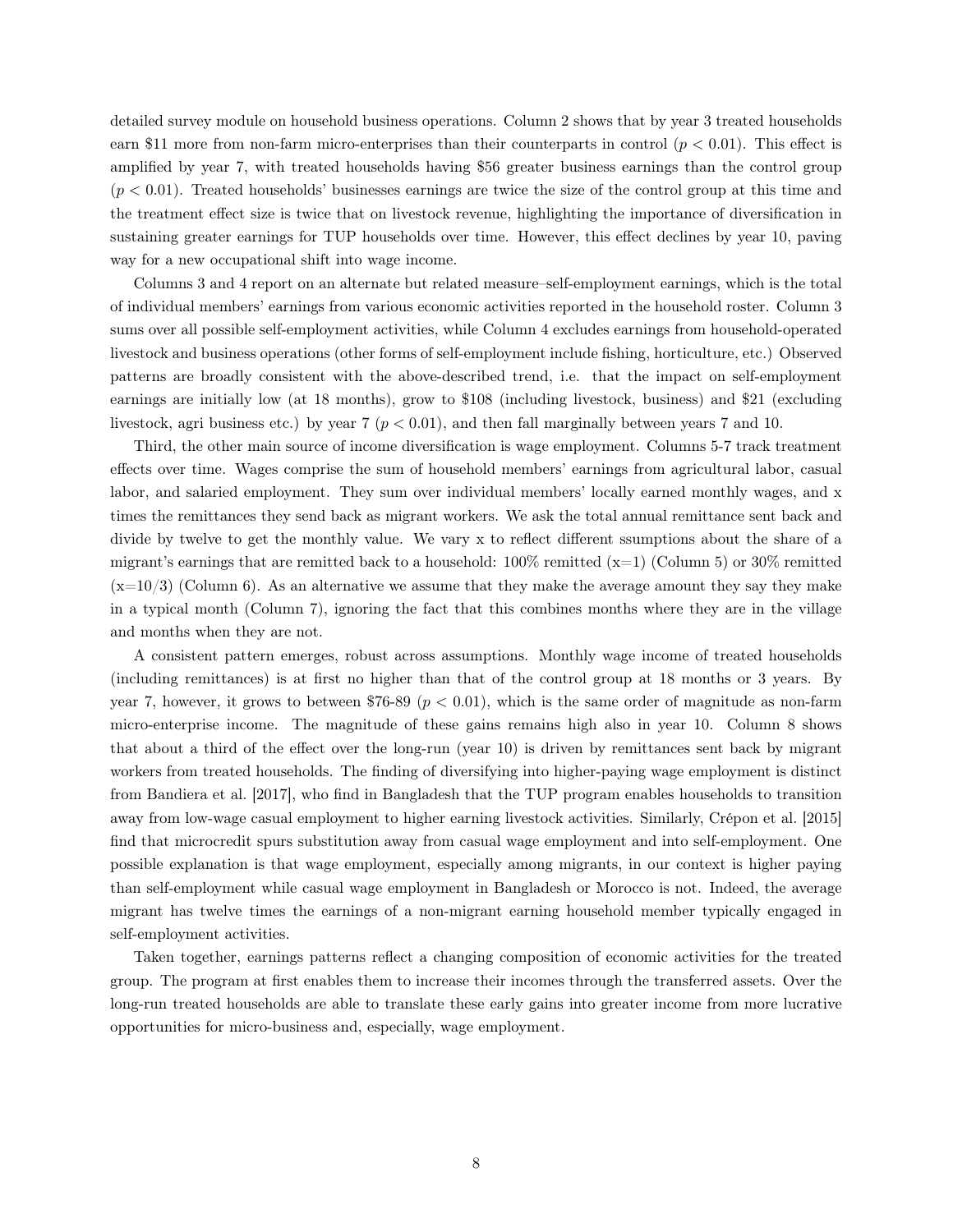### 3.2.2 Migration

As we saw, accounting for migration is important for the magnitude of treatment effects; absent this, the program's effect on wage income is underestimated by 30-50% (Columns 5-8, Table 4). Similarly, not accounting for migration underestimates treatment effects on per capita consumption by 10% (Columns 1-2, Table 3). Column 1 of table 3 estimates the treatment effect on consumption excluding migrant members, while Column 2 assumes migrants consume the household average. The 10% contribution of migrant workers to the treatment effect on consumption is thus likely an underestimate since migrants are traveling away from the village and probably consume more than the household members left behind.

Given its important, we explore treatment effects on the nature of migration and migrant characteristics in Table 5. Columns 1 and 2 show that the TUP does not have a statistically significant effect on the share of households with migrants and the number of migrant workers. However, those who do migrate from treated households migrate for 25 days longer on average by year 10, which is 20% higher than the control group average (Column 3). They are also less likely to migrate to Kolkata (14% points, Column 4) but no less likely to migrate to an urban area (Column 5), suggesting they travel farther away. While Kolkata is the largest city in West Bengal, Delhi is the most prominent destination for out-of-state migrants and among the two biggest economic powerhouses of India (along with Mumbai) (Economic Survey [2018]).

Migrating for longer and going to urban centers farther away than Kolkata translates into higher earnings for these migrant workers, as already indicated by higher remittances in Table 4 (Column 8).

Finally, we explore whether these earnings differences might be explained by the productivity of migrant workers or by what they do at their destinations. The evidence suggests that these differences in productivity are not driven by what migrants do as coded in our data: treated household migrants are no more likely to be working in business activites or formal work (Column 7). However even if they do the same thing, they do it in different locations as we saw, and this means that the average earnings of those who migrate in treatment households is higher than that of those in control households–they earn on average \$96 more in a typical month in year 7, and \$51 in year 10 (Column 6).

#### 3.2.3 Treatment effects against the backdrop of macroeconomic changes

The 10 years of the study correspond with rapid growth in wages, income, and consumption in the studied context. This is best seen through the large improvements among control group households over this time period: by year 10 these households consume about twice as much as their baseline selves, and have higher food security, with 70% reporting having enough food for every household member compared with 10% at baseline (Table 3). They also earn about 4 times as much at year 10 as their historical selves at 18 months following asset transfer. It appears that this is driven predominently by opportunities for migration and wage employment arising naturally over the course of the study. The former rises from 40 to 120 days on average (Table 5), and the latter by 3.7 times between month 18 and year 10 (Columns 3-6, 8 Table 4).

Even so, treated households maintain higher income (and, consequently, consumption and health) compared with the control group even 10 years after the TUP program. Young members of these households appear to be better able to take advantage of available opportunities. This is in contrast to Blattman et al. [2020], who find in the context of a cash transfer program for youth in Uganda that the comparison group is completely able to catch up with the treated group due to earnings opportunities generated outside the intervention. In contrast, our findings suggest that the multi-faceted TUP program might be a complement to macroeconomic changes inducing poverty alleviation rather than a substitute.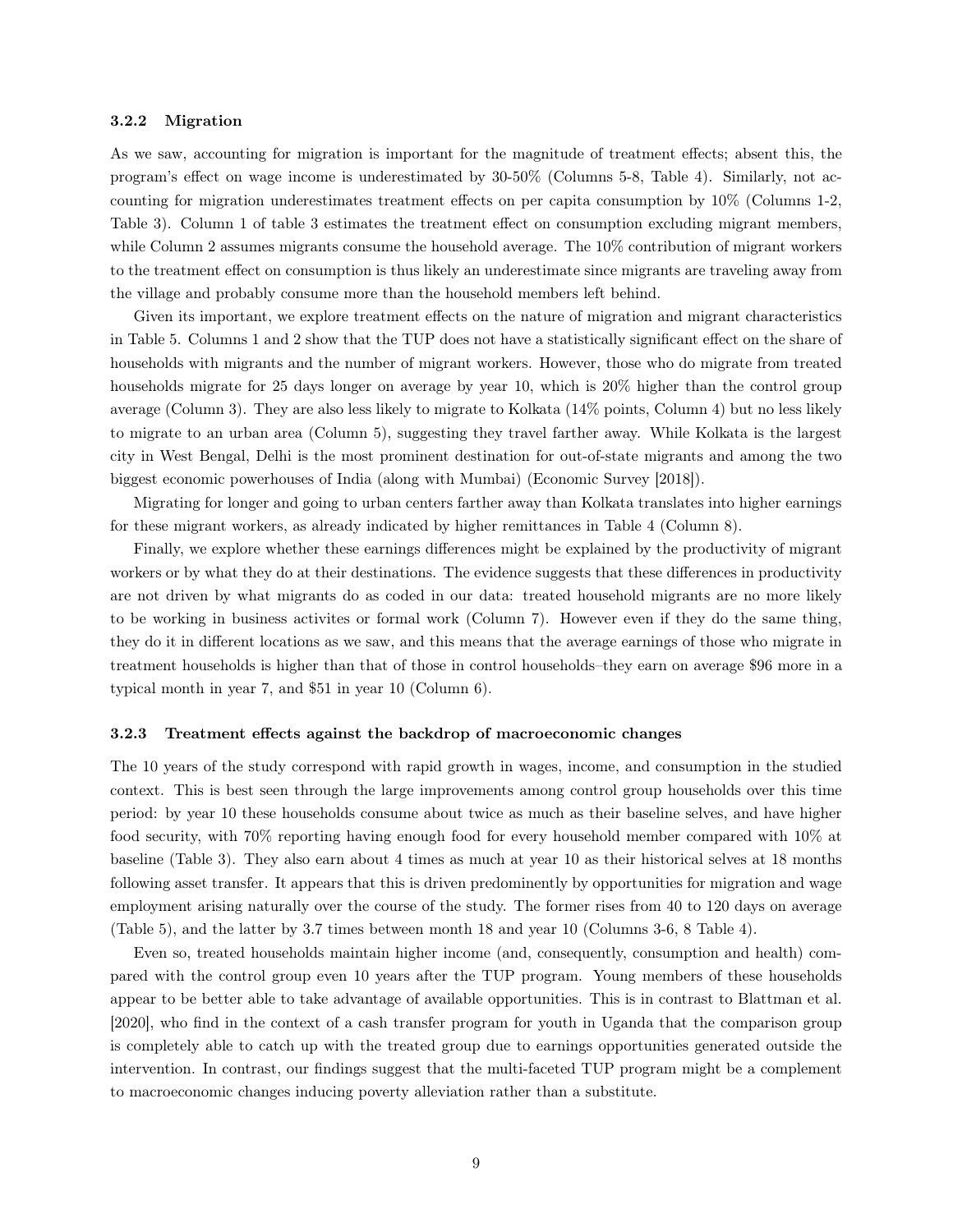# 4 Conclusion

This study finds that the Targeting the Ultra Poor big push intervention has a positive impact on the wellbeing of the poorest households over the long-run, even 10 years after asset transfer. It improves their consumption, income, and health at a growing rate for the first seven years, and appears to permanently lift them out of poverty as indicated by long-term persistence. Just as in common models of poverty traps, receiving the program enables households to diversify their sources of income. Initially higher earnings due to the asset enable investing in non-farm micro-businesses and pursuing opportunities for wage employment, both locally and in cities further away. TUP households take greater advantage of opportunities for income gains, such as migration, that arise naturally in the course of time, migrating further away, for longer, and earning more than other households.

The big push intervention thus appears to enable TUP households to escape poverty both through its direct effect and by facilitating better access to opportunities arising naturally in the economy.

The intervention cost the equivalent of \$2139 USD when corrected for purchasing power parity in 2013. The benefit/cost ratio of the program is 336% if consumption gains observed in year 10 are sustained over the subsequent 15 years and 1075% if they are sustained in perpetuity<sup>5</sup>.

 $5$ We use the same assumptions as in Banerjee et al. [2015], which evaluated the program at year 3 and found a benefit-cost ratio of 433% if year 3 gains persisted in perpetuity.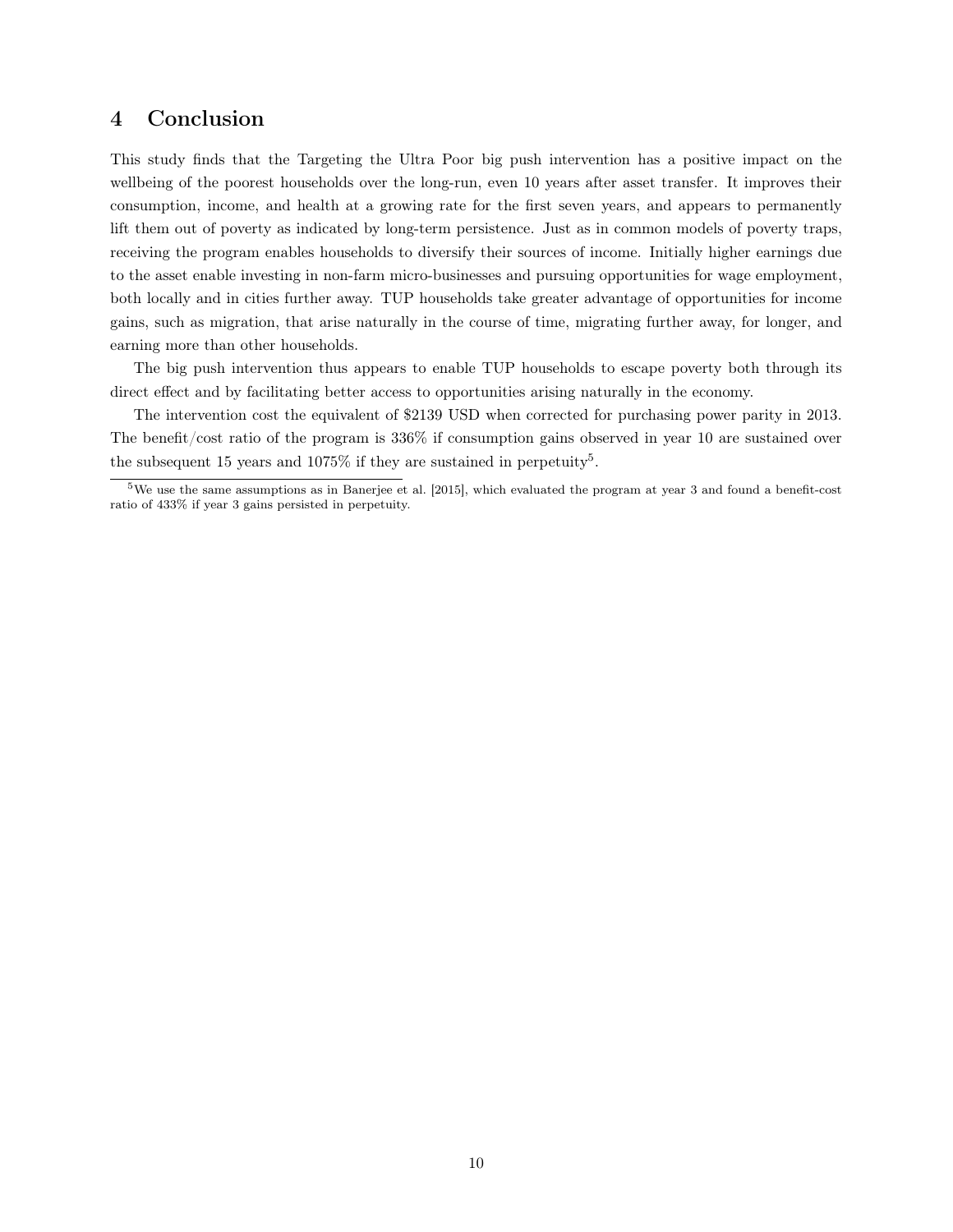# References

- Clare Balboni, Oriana Bandiera, Robin Burgess, Maitreesh Ghatak, and Anton Heil. Why do people stay poor? 2020.
- Oriana Bandiera, Robin Burgess, Narayan Das, Selim Gulesci, Imran Rasul, and Munshi Sulaiman. Labor markets and poverty in village economies. *The Quarterly Journal of Economics*, 132(2):811–870, 2017.
- Abhijit Banerjee. The two poverties. *Nordic Journal of Political Economy*, 26(2), 2000.
- Abhijit Banerjee and Sendhil Mullainathan. The shape of temptation: Implications for the economic lives of the poor. Technical report, National Bureau of Economic Research, 2010.
- Abhijit Banerjee, Esther Duflo, Nathanael Goldberg, Dean Karlan, Robert Osei, William Parienté, Jeremy Shapiro, Bram Thuysbaert, and Christopher Udry. A multifaceted program causes lasting progress for the very poor: Evidence from six countries. *Science*, 348(6236):1260799, 2015.
- Abhijit Banerjee, Dean Karlan, Robert Darko Osei, Hannah Trachtman, and Christopher Udry. Unpacking a multi-faceted program to build sustainable income for the very poor. 2020.
- Abhijit V Banerjee and Andrew F Newman. Occupational choice and the process of development. *Journal of political economy*, 101(2):274–298, 1993.
- Guadalupe Bedoya, Aidan Coville, Johannes Haushofer, Mohammad Razaq Isaqzadeh, and Jeremy Shapiro. *No household left behind: Afghanistan targeting the ultra poor impact evaluation*. The World Bank, 2019.
- Christopher Blattman, Nathan Fiala, and Sebastian Martinez. The long-term impacts of grants on poverty: Nine-year evidence from uganda's youth opportunities program. *American Economic Review: Insights*, 2 (3), 2020.
- Gharad Bryan, Shyamal Chowdhury, and Ahmed Mushfiq Mobarak. Underinvestment in a profitable technology: The case of seasonal migration in bangladesh. *Econometrica*, 82(5):1671–1748, 2014.
- Bruno Crépon, Florencia Devoto, Esther Duflo, and William Parienté. Estimating the impact of microcredit on those who take it up: Evidence from a randomized experiment in morocco. *American Economic Journal: Applied Economics*, 7(1):123–50, 2015.
- Partha Dasgupta and Debraj Ray. Inequality as a determinant of malnutrition and unemployment: Theory. *The Economic Journal*, 96(384):1011–1034, 1986.
- of India Economic Survey. India on the move and churning: New evidence. 2018.
- Oded Galor and Joseph Zeira. Income distribution and macroeconomics. *The review of economic studies*, 60 (1):35–52, 1993.
- Garance Genicot and Debraj Ray. Aspirations and inequality. *Econometrica*, 85(2):489–519, 2017.
- Harvey Leibenstein. Underemployment in backward economies: Some additional notes. *Journal of Political Economy*, 66(3):256–258, 1958.
- Sendhil Mullainathan and Eldar Shafir. *Scarcity: Why having too little means so much*. Macmillan, 2013.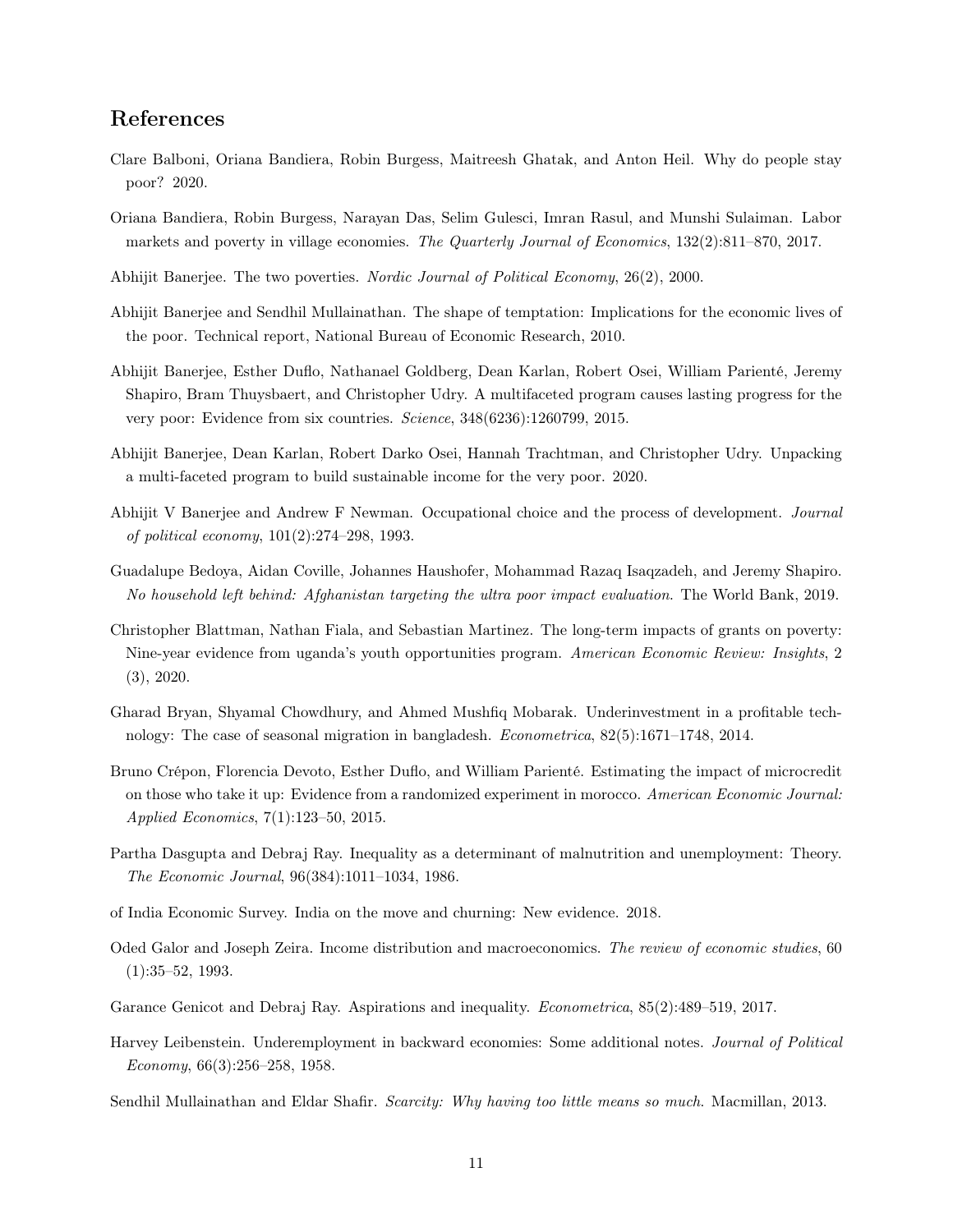## Table 1: Household Indexed Variables

|                               | <b>Asset</b><br>Index | Productive<br>Asset<br>Index | Household<br>Asset<br>Index | Per-capita<br>Consumption | Food<br>Security<br>Index | Income<br>and<br>Revenues | Financial<br>Inclusion<br>Index |
|-------------------------------|-----------------------|------------------------------|-----------------------------|---------------------------|---------------------------|---------------------------|---------------------------------|
|                               | (1)                   | (2)                          | (3)                         | (4)                       | (5)                       | (6)                       | (7)                             |
|                               |                       |                              |                             | Panel A: Endline 1        |                           |                           |                                 |
| Treatment                     | $0.222**$             | $0.467***$                   | 0.125                       | $0.333***$                | $0.184***$                | $0.145*$                  | $-0.004$                        |
|                               | (0.111)               | (0.087)                      | (0.092)                     | (0.083)                   | (0.048)                   | (0.075)                   | (0.042)                         |
| Control Mean<br>Baseline Mean | $-0.19$<br>$-0.00$    | $-0.23$<br>$-0.00$           | $-0.12$<br>$-0.00$          | 0.65<br>0.00              | 0.35<br>$-0.00$           | 0.00                      | 0.14<br>$-0.00$                 |
| Observations                  | 679                   | 681                          | 809                         | 849<br>Panel B: Endline 2 | 812                       | 814                       | 812                             |
| Treatment                     | $0.389***$            | $0.571***$                   | $0.245**$                   | $0.360***$                | $0.251***$                | $0.172**$                 | $0.192***$                      |
|                               | (0.103)               | (0.072)                      | (0.098)                     | (0.098)                   | (0.059)                   | (0.067)                   | (0.062)                         |
| Control Mean                  | $-0.25$               | $-0.30$                      | $-0.17$                     | 1.50                      | 0.94                      | $-0.00$                   | 0.30                            |
| Baseline Mean<br>Observations | $-0.00$<br>875        | $-0.00$<br>875               | $-0.00$<br>875              | 0.00<br>875               | $-0.00$<br>875            | 982                       | $-0.00$<br>875                  |
|                               |                       |                              |                             | Panel C: Endline 3        |                           |                           |                                 |
| Treatment                     | $0.814***$            | $0.795***$                   | $0.600***$                  | $1.117***$                | $0.431***$                | $0.304***$                | 0.181                           |
|                               | (0.132)               | (0.083)                      | (0.118)                     | (0.195)                   | (0.062)                   | (0.066)                   | (0.135)                         |
| Control Mean                  | $-0.46$               | $-0.40$                      | $-0.35$                     | 2.67                      | 1.09                      | $-0.00$                   | 0.67                            |
| Baseline Mean<br>Observations | $-0.00$<br>807        | $-0.00$<br>807               | $-0.00$<br>867              | 0.00<br>867               | $-0.00$<br>867            | 982                       | $-0.00$<br>867                  |
|                               | Panel D: Endline 4    |                              |                             |                           |                           |                           |                                 |
| Treatment                     | $0.346***$            | $0.197*$                     | $0.245**$                   | $0.993***$                | $0.127**$                 | $0.264***$                | 0.121                           |
|                               | (0.121)               | (0.105)                      | (0.113)                     | (0.300)                   | (0.063)                   | (0.080)                   | (0.152)                         |
| Control Mean                  | $-0.26$               | $-0.10$                      | $-0.21$                     | 4.01                      | 1.21                      | $-0.00$                   | 1.08                            |
| Baseline Mean<br>Observations | $-0.00$<br>885        | $-0.00$<br>885               | $-0.00$<br>885              | 0.00<br>880               | $-0.00$<br>885            | 885                       | $-0.00$<br>885                  |
|                               |                       |                              |                             |                           |                           |                           |                                 |

Notes: \*\*\*  $p < 0.01$ , \*\*  $p < 0.05$ , \*  $p < 0.1$  Robust standard errors are shown in parentheses. The construction of indices is described in detail<br>in section 3.1. All coefficients are reported in units of baseline standar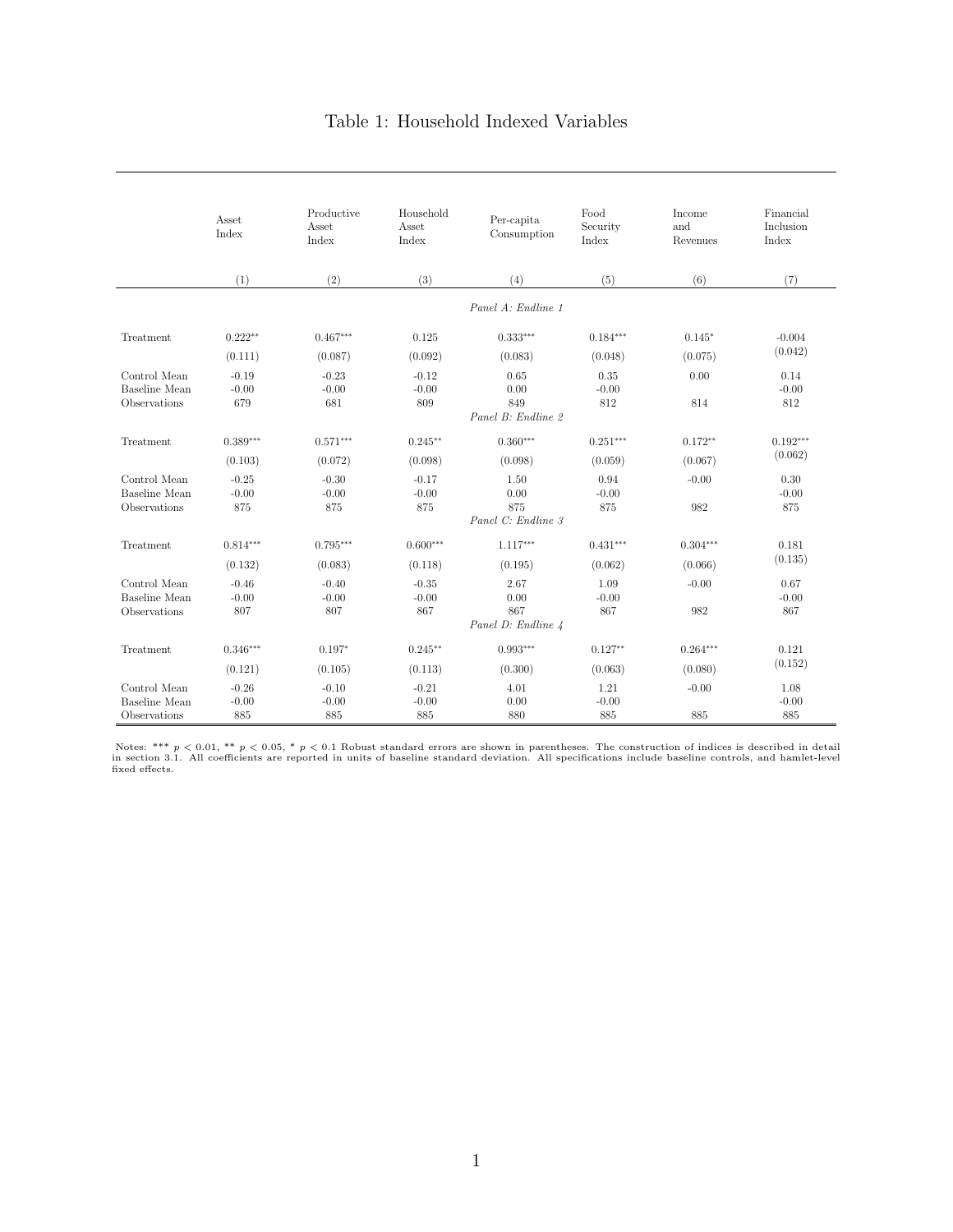|                                                      | Physical<br>Health<br>Index | Mental<br>Health<br>Index | <b>Stress</b><br>Index                      | <b>Minutes</b><br>spent on<br>productive<br>activities<br>in last day | Political<br>Involve-<br>ment<br>Index |
|------------------------------------------------------|-----------------------------|---------------------------|---------------------------------------------|-----------------------------------------------------------------------|----------------------------------------|
|                                                      | (1)                         | (2)                       | (3)                                         | (4)                                                                   | (5)                                    |
|                                                      |                             |                           | Panel A: Endline 1                          |                                                                       |                                        |
| Treatment                                            | $0.061**$                   | $0.115***$                | $0.082**$                                   | $59.203***$                                                           | 0.009                                  |
|                                                      | (0.028)                     | (0.029)                   | (0.041)                                     | (10.170)                                                              | (0.034)                                |
| Control Mean<br><b>Baseline</b> Mean<br>Observations | 0.12<br>$-0.00$<br>1,504    | 0.32<br>$-0.00$<br>1,502  | 0.35<br>0.00<br>1,501<br>Panel B: Endline 2 | 216.28<br>169.40<br>1,504                                             | $-0.05$<br>0.00<br>1,504               |
| Treatment                                            | 0.027                       | 0.012                     | 0.007                                       | $21.120**$                                                            | 0.021<br>(0.032)                       |
|                                                      | (0.027)                     | (0.037)                   | (0.039)                                     | (9.117)                                                               |                                        |
| Control Mean<br><b>Baseline</b> Mean<br>Observations | 0.21<br>$-0.00$<br>1,757    | 0.75<br>$-0.00$<br>1,757  | 0.61<br>0.00<br>1,757<br>Panel B: Endline 3 | 226.86<br>169.40<br>1,756                                             | 0.13<br>0.00<br>1,759                  |
| Treatment                                            | $0.130***$                  | $0.249***$                | $0.166***$                                  | 34.387***                                                             | 0.031                                  |
|                                                      | (0.031)                     | (0.042)                   | (0.038)                                     | (9.041)                                                               | (0.027)                                |
| Control Mean<br><b>Baseline</b> Mean<br>Observations | 0.57<br>$-0.00$<br>1,906    | 1.09<br>$-0.00$<br>1,900  | 0.62<br>0.00<br>1,898<br>Panel C: Endline 4 | 160.67<br>169.40<br>1,915                                             | 0.27<br>0.00<br>1,925                  |
| Treatment                                            | $0.187***$                  | $0.203***$                | $0.172***$                                  | $30.703***$                                                           | $-0.023$                               |
|                                                      | (0.040)                     | (0.044)                   | (0.042)                                     | (10.905)                                                              | (0.027)                                |
| Control Mean<br>Baseline Mean<br>Observations        | 0.12<br>$-0.00$<br>1,229    | 0.76<br>$-0.00$<br>1,229  | 0.49<br>0.00<br>1,229                       | 164.66<br>169.40<br>1,229                                             | $0.45\,$<br>0.00<br>1,229              |

## Table 2: Adult Indexed Variables

Notes: \*\*\*  $p < 0.01$ , \*\*  $p < 0.05$ , \*  $p < 0.1$  Robust standard errors are shown in parentheses. The construction of indices is described in detail<br>in section 3.1. All coefficients are reported in units of baseline standar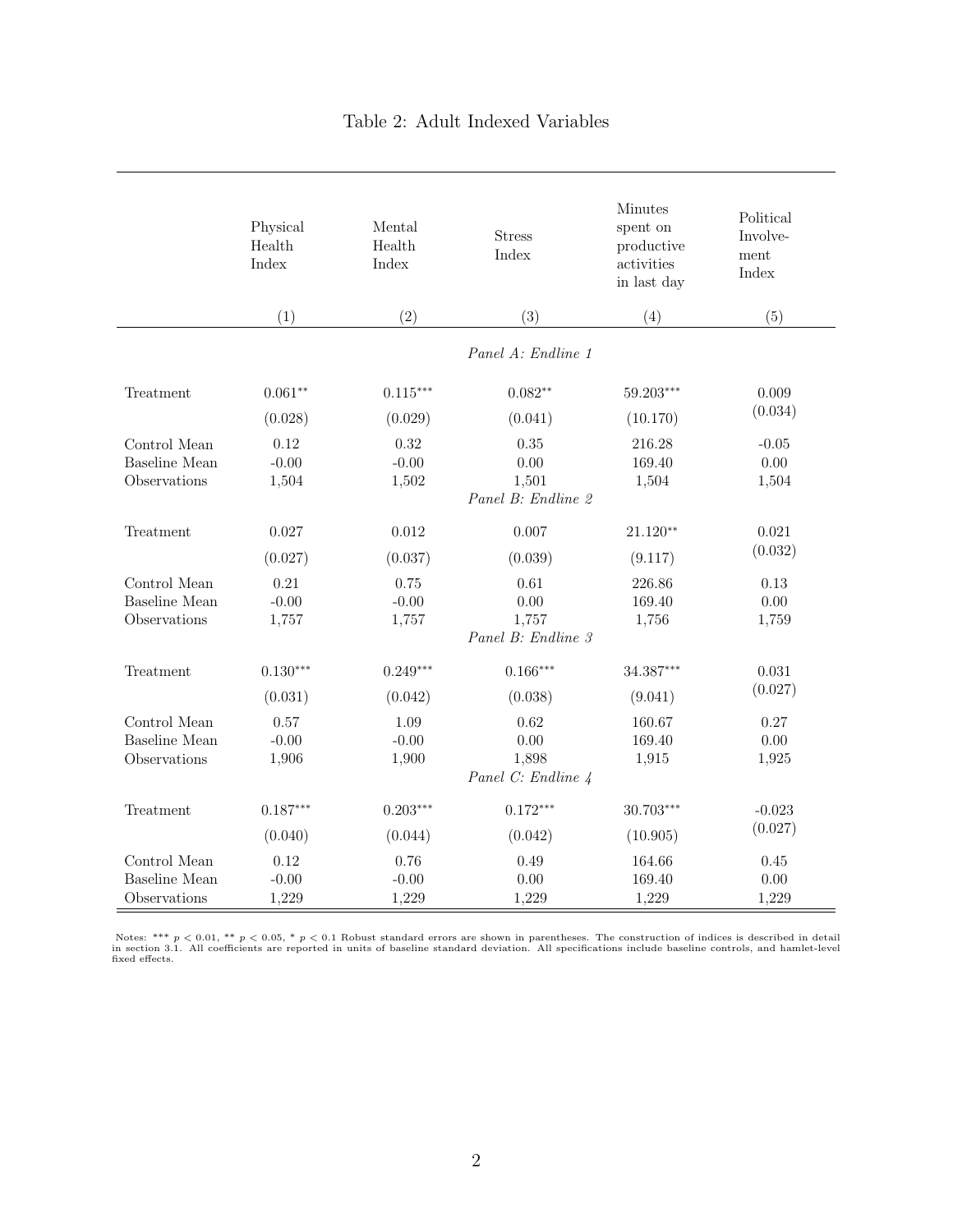## Table 3: Monthly Consumption and Food Security

|                                                      | Per capita<br>consump-<br>tion, excl.<br>migrant | Per capita<br>consump-<br>tion, hh<br>avg. c for<br>migrant | Per capita<br>consump-<br>tion.<br>migrant c<br>propor-<br>tional to<br>income | Per<br>capita food<br>consumption | Per capita<br>non-food<br>consumption | Per capita<br>durable<br>goods<br>consumption | Everyone<br>in HH gets<br>enough<br>food<br>everyday | No adults<br>skipped<br>meals | No one in<br>the HH<br>went a<br>whole day<br>without<br>food | No<br>children<br>skipped<br>meals | Everyone<br>in the HH<br>regularly<br>eats 2<br>meals per<br>day |
|------------------------------------------------------|--------------------------------------------------|-------------------------------------------------------------|--------------------------------------------------------------------------------|-----------------------------------|---------------------------------------|-----------------------------------------------|------------------------------------------------------|-------------------------------|---------------------------------------------------------------|------------------------------------|------------------------------------------------------------------|
|                                                      | (1)                                              | (2)                                                         | (3)                                                                            | (4)                               | (5)                                   | (6)                                           | (7)                                                  | (8)                           | (9)                                                           | (10)                               | (11)                                                             |
|                                                      |                                                  |                                                             |                                                                                |                                   |                                       | Panel A: Endline 1                            |                                                      |                               |                                                               |                                    |                                                                  |
| Treatment                                            | 7.554***<br>(1.837)                              | 8.312***<br>(2.288)                                         | $7.351***$<br>(1.914)                                                          | $5.362***$<br>(1.195)             | $2.133**$<br>(1.082)                  | $-0.356$<br>(0.374)                           | $0.074***$<br>(0.025)                                | $0.078***$<br>(0.025)         | $0.128***$<br>(0.030)                                         | 0.032<br>(0.034)                   | 0.012<br>(0.019)                                                 |
| Control Mean<br>Baseline Mean<br>Observations        | 49.25<br>40.74<br>813                            | 53.34<br>813                                                | 49.25<br>813                                                                   | 33.28<br>26.76<br>813             | 15.97<br>14.00<br>813                 | $2.28\,$<br>0.97<br>813<br>Panel B: Endline 2 | 0.11<br>0.11<br>812                                  | 0.10<br>0.09<br>811           | 0.68<br>0.28<br>811                                           | 0.75<br>0.51<br>613                | 0.91<br>0.77<br>812                                              |
| Treatment                                            | $7.080***$<br>(1.913)                            | $8.053***$<br>(2.475)                                       | $7.042***$<br>(1.972)                                                          | $3.021***$<br>(1.151)             | $4.010***$<br>(1.139)                 | $0.881**$<br>(0.385)                          | $0.141***$<br>(0.034)                                | $0.138***$<br>(0.034)         | $0.038*$<br>(0.023)                                           | $0.085***$<br>(0.025)              | $0.026**$<br>(0.013)                                             |
| Control Mean<br>Baseline Mean<br>Observations        | 61.37<br>40.74<br>875                            | 66.60<br>875                                                | 61.37<br>875                                                                   | 37.54<br>26.76<br>875             | 23.83<br>14.00<br>875                 | 1.93<br>0.97<br>875<br>Panel C: Endline 3     | 0.42<br>0.11<br>875                                  | 0.42<br>0.09<br>875           | 0.85<br>0.28<br>875                                           | 0.86<br>0.51<br>636                | 0.95<br>0.77<br>875                                              |
| Treatment                                            | 17.385***<br>(3.030)                             | $21.783***$<br>(4.027)                                      | 17.086***<br>(3.070)                                                           | $9.778***$<br>(1.731)             | 7.542***<br>(1.681)                   | $2.471***$<br>(0.507)                         | $0.205***$<br>(0.032)                                | $0.239***$<br>(0.032)         | $0.095***$<br>(0.022)                                         | $0.045*$<br>(0.026)                | $0.087***$<br>(0.021)                                            |
| Control Mean<br><b>Baseline Mean</b><br>Observations | 67.15<br>40.74<br>867                            | 73.49<br>867                                                | 67.15<br>867                                                                   | 37.76<br>26.76<br>867             | 29.40<br>14.00<br>867                 | 2.27<br>0.97<br>867<br>Panel D: Endline 4     | 0.59<br>0.11<br>867                                  | 0.55<br>0.09<br>867           | 0.83<br>0.28<br>867                                           | 0.87<br>0.51<br>546                | 0.85<br>0.77<br>867                                              |
| Treatment                                            | $14.037***$<br>(4.242)                           | 18.194***<br>(5.394)                                        | 13.864***<br>(4.238)                                                           | 7.354***<br>(1.595)               | $6.700*$<br>(3.438)                   | $4.204**$<br>(1.845)                          | $0.075***$<br>(0.029)                                | $0.067**$<br>(0.032)          | 0.029<br>(0.026)                                              | $-0.031$<br>(0.036)                | 0.020<br>(0.022)                                                 |
| Control Mean<br>Baseline Mean<br>Observations        | 79.88<br>40.74<br>880                            | 87.40<br>880                                                | 79.88<br>880                                                                   | 39.09<br>26.76<br>880             | 40.85<br>14.00<br>880                 | 5.75<br>0.97<br>880                           | 0.70<br>0.11<br>885                                  | 0.62<br>0.09<br>885           | 0.78<br>0.28<br>884                                           | 0.84<br>0.51<br>451                | 0.85<br>0.77<br>885                                              |

Notes: \*\*\*  $p < 0.01$ , \*\*  $p < 0.05$ , \*  $p < 0.1$  Robust standard errors are shown in parentheses. Columns 1-6 report monthly consumption. Column<br>1 does not include migrant workers in the calculation. Column 2 assumes migran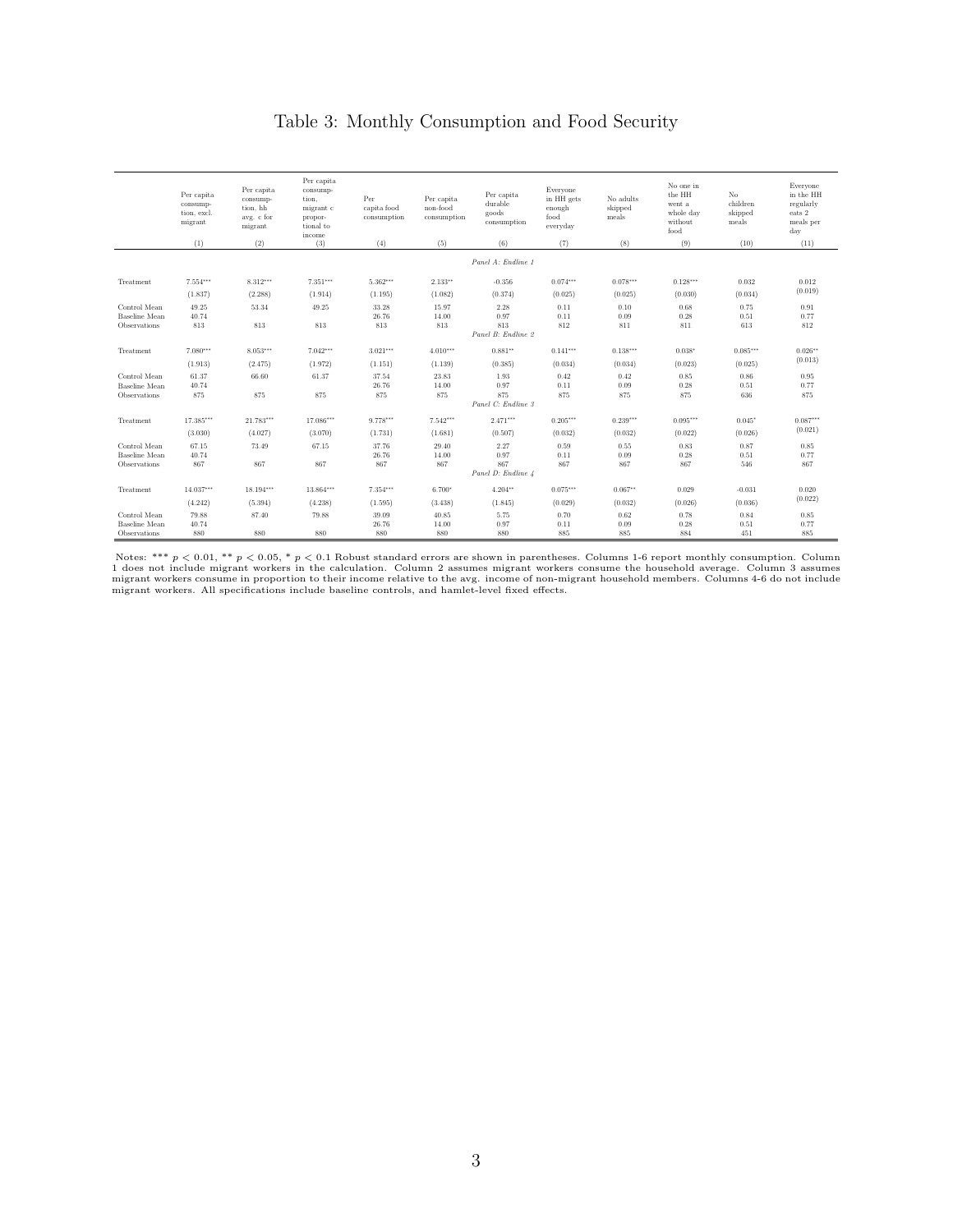### Table 4: Monthly income and revenue

|                                               | Livestock<br>revenue   | Nonfarm<br>microen-<br>terprise<br>income | Self-<br>employment    | Self-<br>employment<br>excl.<br>livestock.<br>business | Wages:<br>migrants<br>remit<br>$100\%$ of<br>wage | Wages:<br>migrants<br>remit 30%<br>of wage | Wages:<br>impute<br>typical<br>migrant<br>earnings | Remittances                  | Self-<br>Reported<br>Economic<br>Status<br>$(1-10)$ |
|-----------------------------------------------|------------------------|-------------------------------------------|------------------------|--------------------------------------------------------|---------------------------------------------------|--------------------------------------------|----------------------------------------------------|------------------------------|-----------------------------------------------------|
|                                               | (1)                    | (2)                                       | (3)                    | (4)                                                    | (5)                                               | (6)                                        | (7)                                                | (8)                          | (9)                                                 |
|                                               |                        |                                           |                        |                                                        | Panel A: Endline 1                                |                                            |                                                    |                              |                                                     |
| Treatment                                     | $10.258***$<br>(2.342) | 2.644<br>(3.234)                          | $18.553***$<br>(5.788) | 2.148<br>(2.091)                                       | 3.902<br>(6.685)                                  | 3.902<br>(6.685)                           | 5.083<br>(8.485)                                   | 0.000<br>$\left( .\right)$   | $0.204***$<br>(0.071)                               |
| Control Mean<br>Baseline Mean<br>Observations | 3.33<br>0.00<br>814    | 25.23<br>21.88<br>814                     | 46.09<br>16.30<br>814  | 6.52<br>1.90<br>814                                    | 96.06<br>814                                      | 96.06<br>814                               | 106.45<br>814                                      | 0.00<br>$\sim$<br>814        | 2.77<br>1.97<br>811                                 |
|                                               |                        |                                           |                        |                                                        | Panel B: Endline 2                                |                                            |                                                    |                              |                                                     |
| Treatment                                     | 7.683***               | $11.618**$                                | 30.824***              | 1.612                                                  | 6.695                                             | 8.484                                      | 4.628                                              | 3.696                        | $0.297***$                                          |
|                                               | (2.652)                | (5.408)                                   | (6.855)                | (1.406)                                                | (11.685)                                          | (13.250)                                   | (13.674)                                           | (2.369)                      | (0.080)                                             |
| Control Mean<br>Baseline Mean<br>Observations | 7.99<br>0.00<br>875    | 37.81<br>21.88<br>875                     | 60.50<br>16.30<br>875  | 4.10<br>1.90<br>875                                    | 201.07<br>875<br>Panel C: Endline 3               | 211.41<br>875                              | 217.89<br>875                                      | 12.88<br>$\mathbf{r}$<br>875 | 3.36<br>1.97<br>875                                 |
| Treatment                                     | 27.262***              | 55.734***                                 | 108.278***             | $21.809***$                                            | 76.998***                                         | 84.212***                                  | 89.024***                                          | 8.871                        | $1.575***$                                          |
|                                               | (5.158)                | (10.794)                                  | (15.125)               | (3.299)                                                | (22.261)                                          | (24.867)                                   | (25.730)                                           | (6.455)                      | (0.141)                                             |
| Control Mean<br>Baseline Mean                 | 9.70<br>0.00           | 61.91<br>21.88                            | 103.15<br>16.30        | 6.35<br>1.90                                           | 279.81                                            | 297.96                                     | 301.31                                             | 34.87                        | 4.73<br>1.97                                        |
| Observations                                  | 869                    | 799                                       | 869                    | 869                                                    | 869<br>Panel D: Endline 4                         | 869                                        | 869                                                | 869                          | 867                                                 |
| Treatment                                     | $16.710*$              | $-15.320$                                 | 93.138***              | 11.096***                                              | 38.832                                            | 48.397                                     | 52.671*                                            | 19.443**                     | $0.642***$                                          |
|                                               | (8.756)                | (20.330)                                  | (20.584)               | (3.836)                                                | (24.880)                                          | (31.360)                                   | (30.402)                                           | (7.590)                      | (0.129)                                             |
| Control Mean<br>Baseline Mean<br>Observations | 17.80<br>0.00<br>885   | 14.26<br>21.88<br>845                     | 146.72<br>16.30<br>885 | 10.78<br>1.90<br>885                                   | 331.42<br>885                                     | 357.59<br>885                              | 361.08<br>885                                      | 37.56<br>885                 | 4.03<br>1.97<br>885                                 |

Notes: \*\*\*  $p < 0.01$ , \*\*  $p < 0.05$ , \*  $p < 0.1$  Robust standard errors are shown in parentheses. All values are in 2013 USD PPP. Column 1 parentheses:  $p$  and  $p$  and  $p$  and  $p$  and  $p$  and  $p$  and  $p$  and  $p$  and  $p$  and from a typical month. Column 4 is analogous to Column 3, excluding income earned by individual household members from livestock-rearing or<br>household enterprise. Wages comprise the sum of household members' earnings from ag x to reflect different assumptions about the share of a migrant's earnings that are remitted back to a household: 100% remitted (Column 5), 30% remitted (Column 6), or earning as much as they would in the village over a typical month (Column 7). Column 8 reports the monthly avg. of<br>remittances sent back by migrant members of a household. We do not collect data on measure of economic satisfaction on a scale of 1-10. All specifications include baseline controls, and hamlet-level fixed effects.